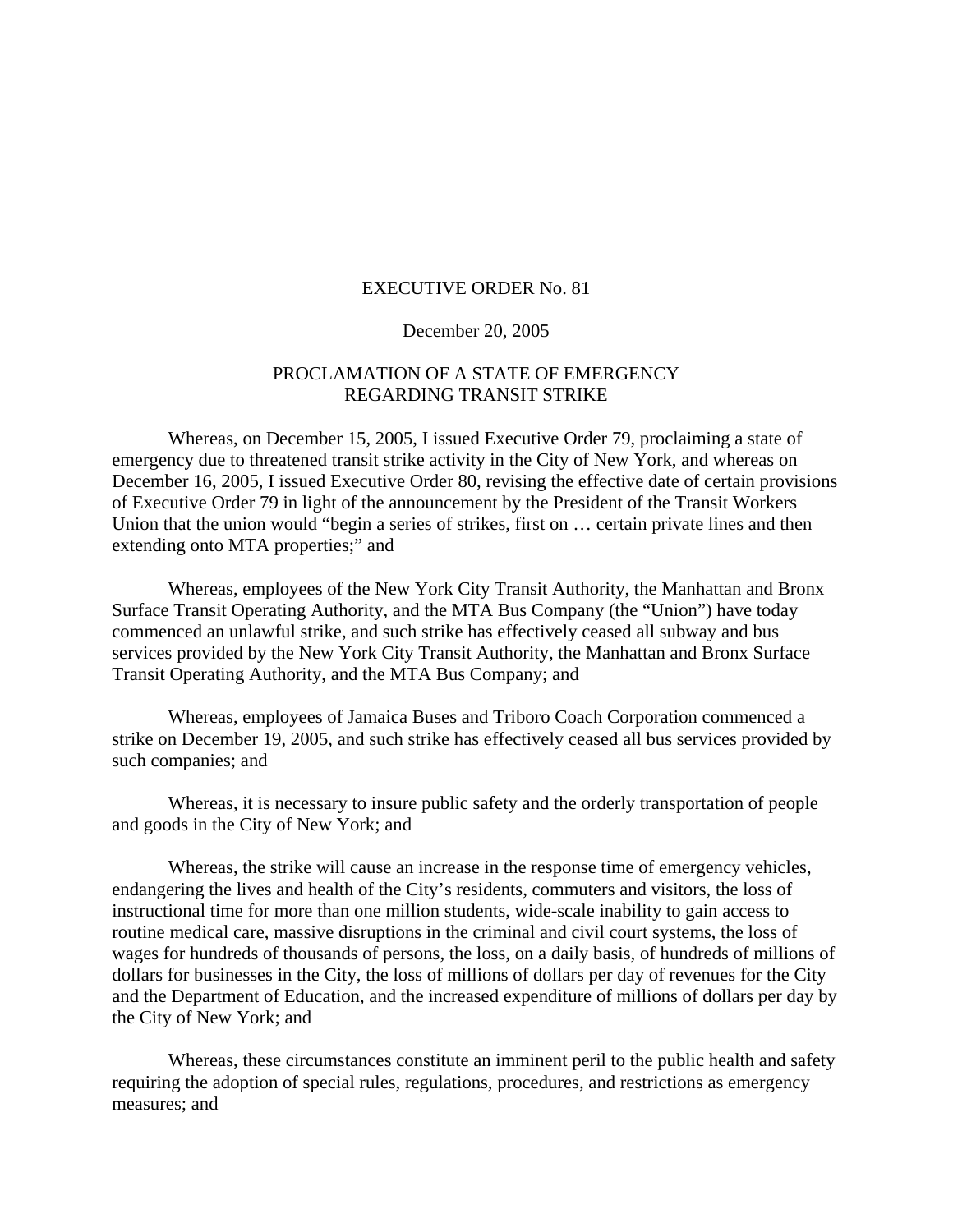Whereas, Executive Law §24 authorizes the Mayor to promulgate local emergency orders upon a finding that the public safety is imperiled by the event of a public emergency or in the event of reasonable apprehension of immediate danger thereof, to protect life and property and to bring an emergency situation under control;

Now, therefore,

Section 1. Pursuant to the powers vested in me by the New York State Executive Law Article 2-B, including Executive Law §24, I hereby declare a State of Emergency in the five boroughs of New York City.

# § 2. Manhattan traffic restrictions.

a. The Manhattan Central Business District shall be, for purposes of this Order, defined as Manhattan south of 96<sup>th</sup> Street. The entries into the Manhattan Central Business District are defined as follows:

- 1. River crossings into the Manhattan Central Business District:
	- A. Brooklyn-Battery Tunnel
	- B. Brooklyn Bridge
	- C. Manhattan Bridge
	- D. Williamsburg Bridge
	- E. Queens-Midtown Tunnel
	- F. Queensboro Bridge
	- G. Lincoln Tunnel
	- H. Holland Tunnel
- 2. 96<sup>th</sup> Street Crossings into the Manhattan Central Business District:
	- A. 2nd Avenue
	- B. Lexington Avenue
	- C. Park Avenue
	- D. 5th Avenue
	- E. FDR Drive
	- F. Central Park West
	- G. Columbus Avenue
	- H. Broadway
	- I. West End Avenue
	- J. Riverside Drive

b. All passenger vehicles containing fewer than four persons (including the driver) are hereby prohibited from entering the Manhattan Central Business District from 5 a.m. to 11 a.m. Monday through Friday**.** The prohibition set forth immediately above shall not include: authorized emergency vehicles; buses; motorcycles; and paratransit vehicles.

c. All passenger vehicles containing fewer than four persons (including the driver) are hereby prohibited from entering Central Park West Drive at  $110^{th}$  Street, from 5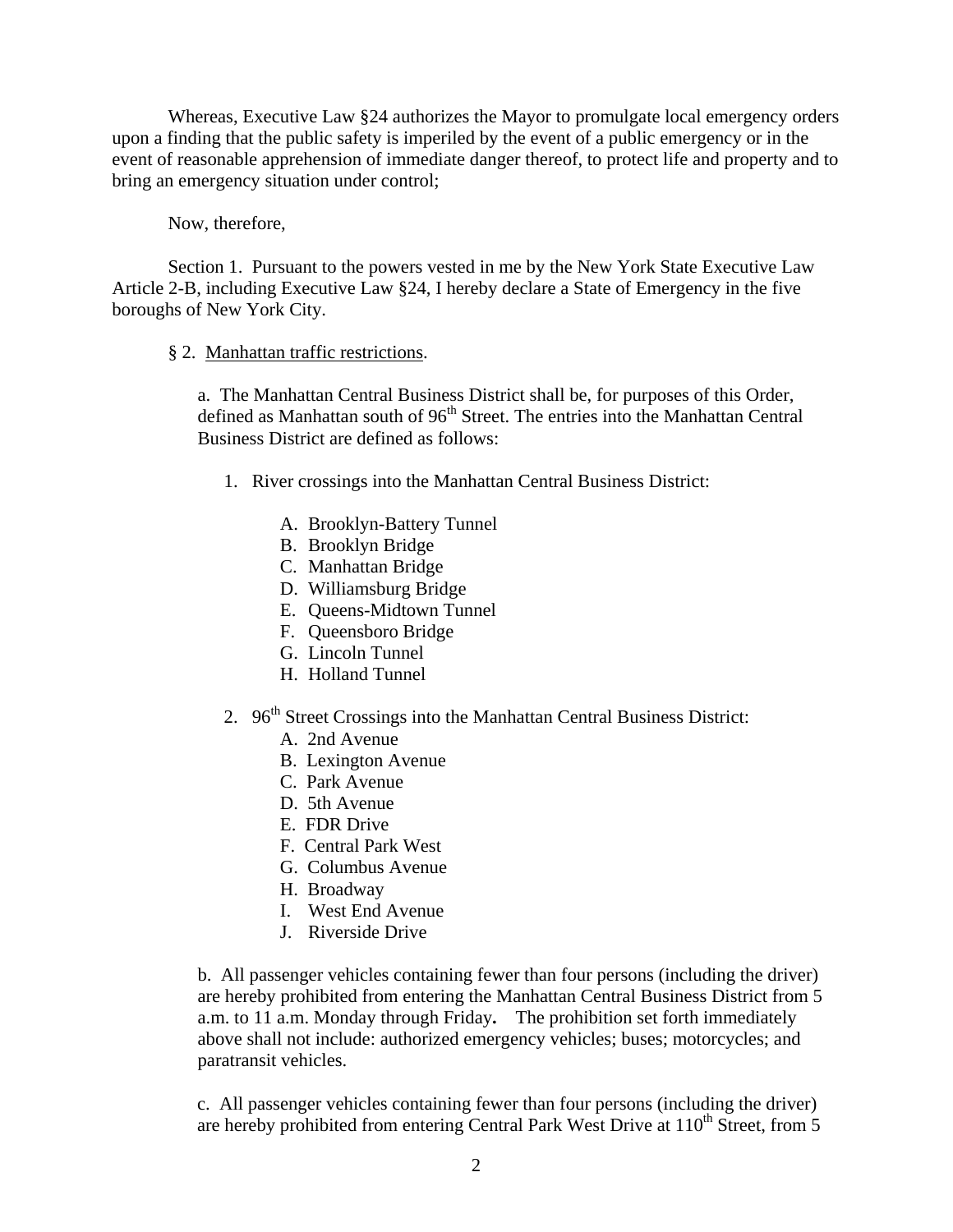a.m. to 11 a.m. Monday through Friday**.** The prohibition set forth immediately above shall not include: authorized emergency vehicles; buses; motorcycles; and paratransit vehicles.

d. Vehicles with commercial plates are hereby prohibited from entering the Manhattan Central Business District from the hours of 5 a.m. to 11 a.m. Monday through Friday.

e. From 5 a.m. to 8 p.m., Monday through Friday, reserved streets in Manhattan north of Chambers Street may be used only by authorized emergency vehicles; buses; motorcycles; and paratransit vehicles.

The following are designated as reserved streets in Manhattan north of Chambers Street:

A. Fifth Avenue from  $96<sup>th</sup>$  to  $23<sup>rd</sup>$  Street.

B. Madison Avenue from  $23<sup>rd</sup>$  to  $96<sup>th</sup>$  Street.

- C.  $26<sup>th</sup>$  Street from First Avenue to  $12<sup>th</sup>$  Avenue
- D.  $29<sup>th</sup>$  Street from First Avenue to  $12<sup>th</sup>$  Avenue
- E.  $49<sup>th</sup>$  Street from First Avenue to  $12<sup>th</sup>$  Avenue
- F.  $50^{th}$  Street from First Avenue to  $12^{th}$  Avenue

f. From 5 a.m. to 8 p.m., Monday through Friday, reserved streets in Manhattan south of and inclusive of Chambers Street may be used only by authorized emergency vehicles, except that Trinity Place/Church Street shall be used only by authorized emergency vehicles and buses.

The following are designated as reserved streets in Manhattan south of and inclusive of Chambers Street:

- A. Nassau Street from Wall Street to Spruce Street.
- B. Rector Street from West Street to Broadway.
- C. Vesey Street from Church Street to Park Row.
- D. Trinity Place/Church Street south of Barclay Street.
- E. Maiden Lane/Cortland Street from Water Street to Church Street.
- F. Warren Street from West Street to Broadway.

g. All parking and truck loading/unloading privileges on the reserved streets are suspended from 5 a.m. to 8 p.m., Monday through Friday.

### § 3. Additional occupancy requirements for passenger vehicles.

Passenger vehicles with fewer than four occupants (including the driver) are prohibited on the following roadways from 5 a.m. to 11 a.m. Monday through Friday. The prohibition set forth immediately above shall not include: authorized emergency vehicles; buses; motorcycles; and paratransit vehicles.

> a. Long Island Expressway from the Grand Central Parkway to the Queens-Midtown Tunnel in the westbound direction. The Bus/HOV3 EZ Pass lane is designated for buses and emergency vehicles only.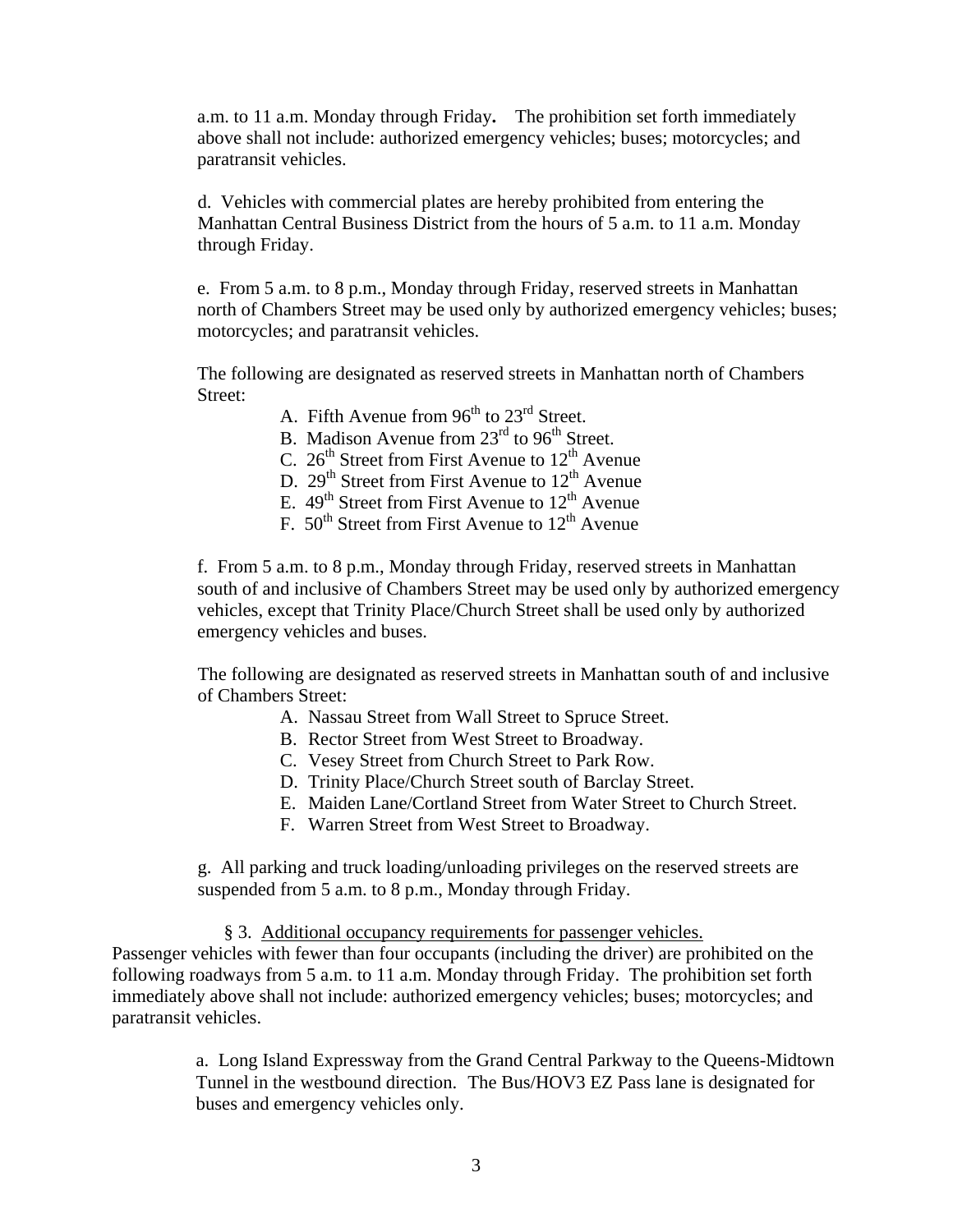b. Bruckner Expressway from the Bruckner Interchange to the Triborough Bridge in the westbound direction.

c. Harlem River Drive from Dyckman Street to the FDR Drive at 125<sup>th</sup> Street in the southbound direction.

d. FDR Drive from the Harlem River Drive to east  $96<sup>th</sup>$  Street in the southbound direction.

e. Henry Hudson Parkway from Mosholu Parkway to west 72nd Street in the southbound direction.

f. Belt Parkway from  $4<sup>th</sup>$  Avenue to the merge with the Gowanus Expressway at  $60<sup>th</sup>$ Street in the northbound direction.

g. Gowanus Expressway from 92<sup>nd</sup> Street to the interchange with the Brooklyn-Queens Expressway in the northbound direction. The Bus/HOV3 EZ Pass lane is designated for buses and emergency vehicles only.

h. Brooklyn-Queens Expressway from the Gowanus Expressway to the Manhattan Bridge in the northbound direction.

i. Prospect Expressway from Church Avenue to the Gowanus Expressway in the northbound direction.

§ 4. Postal service. The prohibitions contained herein shall not apply to vehicles of the United States Postal Service used to transport mail.

§5. Restrictions of road repairs and street openings. All non-emergency excavations, including non-emergency utility cover openings, shall be prohibited.

 § 6. Restrictions on ferries. No private ferry or boat shall be permitted to board or discharge passengers at a City-owned dock or pier unless prior approval has been granted by the Office of Private Ferry Operations of the New York City Department of Transportation.

§ 7. Taxi and for-hire vehicle provisions. The following provisions of this Emergency Order shall apply to vehicles licensed by the New York City Taxi and Limousine Commission:

> a. The Chair of the Taxi and Limousine Commission is authorized, for the duration of the emergency, to allow all for-hire vehicles and commuter vans licensed as such by the Taxi and Limousine Commission, to pick up passengers with or without prearrangement ("street hails"). In such event, street hails shall be permissible only at bus stops where regularly scheduled service is not in operation, and at authorized Park and Ride locations or Carpool Staging Areas established by the City's contingency plan.